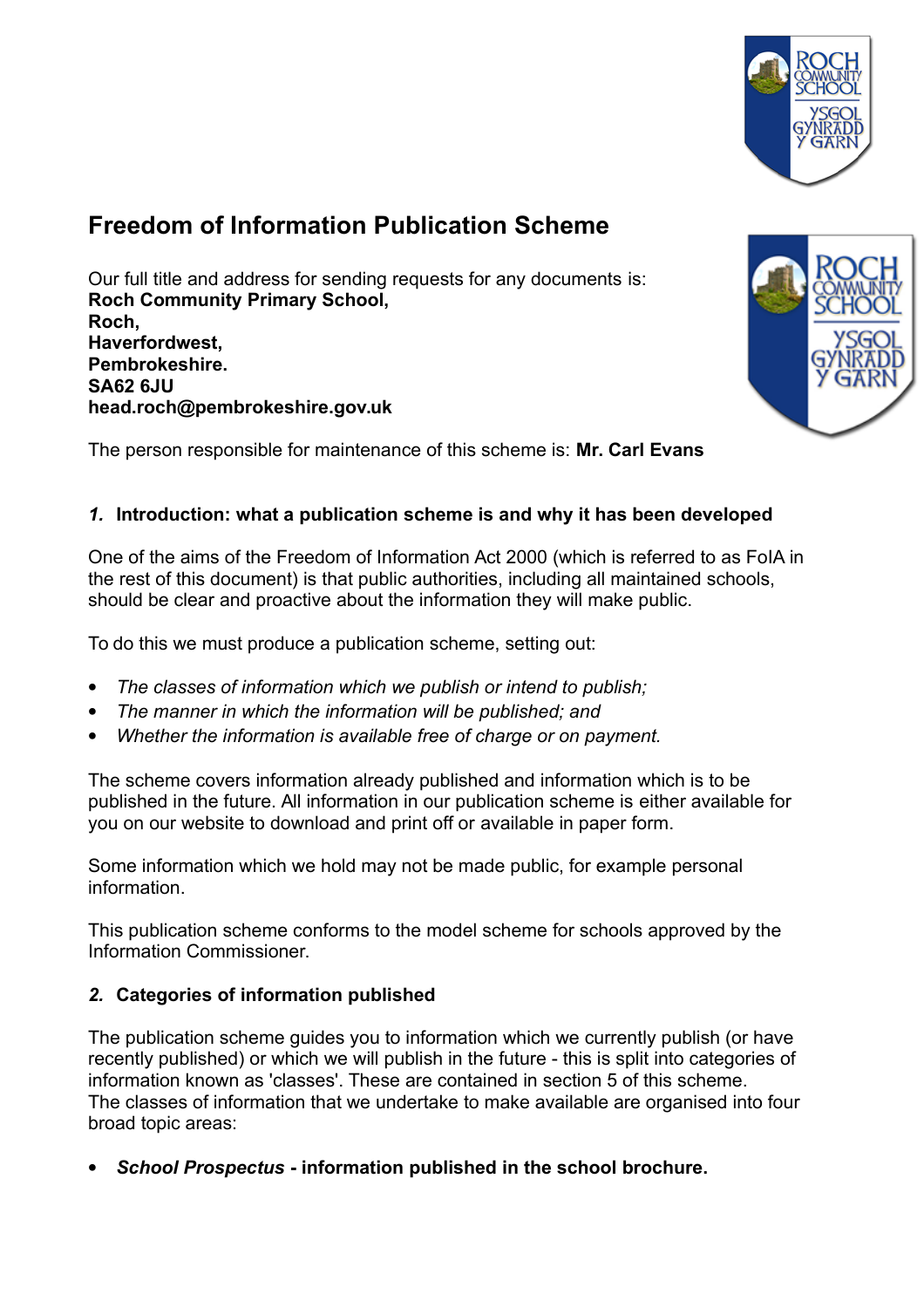- *Governors' Documents* **information published in the Governors' Annual Report and in other governing body documents.**
- *Pupils & Curriculum* **information about policies that relate to pupils and the school curriculum.**
- *School Policies* **information about policies that relate to the school in general**

### *3.* **How to request information**

You can request a copy of the information you want from the contact detailed below or visit our website at www.rochschool.org.uk

If the information you're looking for isn't available via the scheme and isn't on our website**,** you can still ask if we have it. You can contact the school by telephone, fax, email or letter.

Email: **head.roch@pembrokeshire.gov.uk** Tel: **01437-710517** Fax: **as above** Contact Address: **Roch Community Primary School, Roch, Haverfordwest, Pembrokshire. SA62 6JU**

To help us process your request quickly, please clearly mark any correspondence **"PUBLICATIONS SCHEME REQUEST**" in **bold CAPITALS**.

### *4.* **Paying for information**

Single copies of information covered by this publication scheme are provided free unless stated otherwise. If your request means that we have to do a lot of photocopying or printing, or pay a large postage charge, or is for a priced item such as some printed publications or videos, we will let you know the cost before fulfilling your request. Where there is a charge for a particular item this is indicated in the boxes in Section 5 by a £ sign following the description of the item.

Information published on our website is free, although you may incur costs from your Internet service provider. If you don't have Internet access, you can access our website using a local library or an Internet café.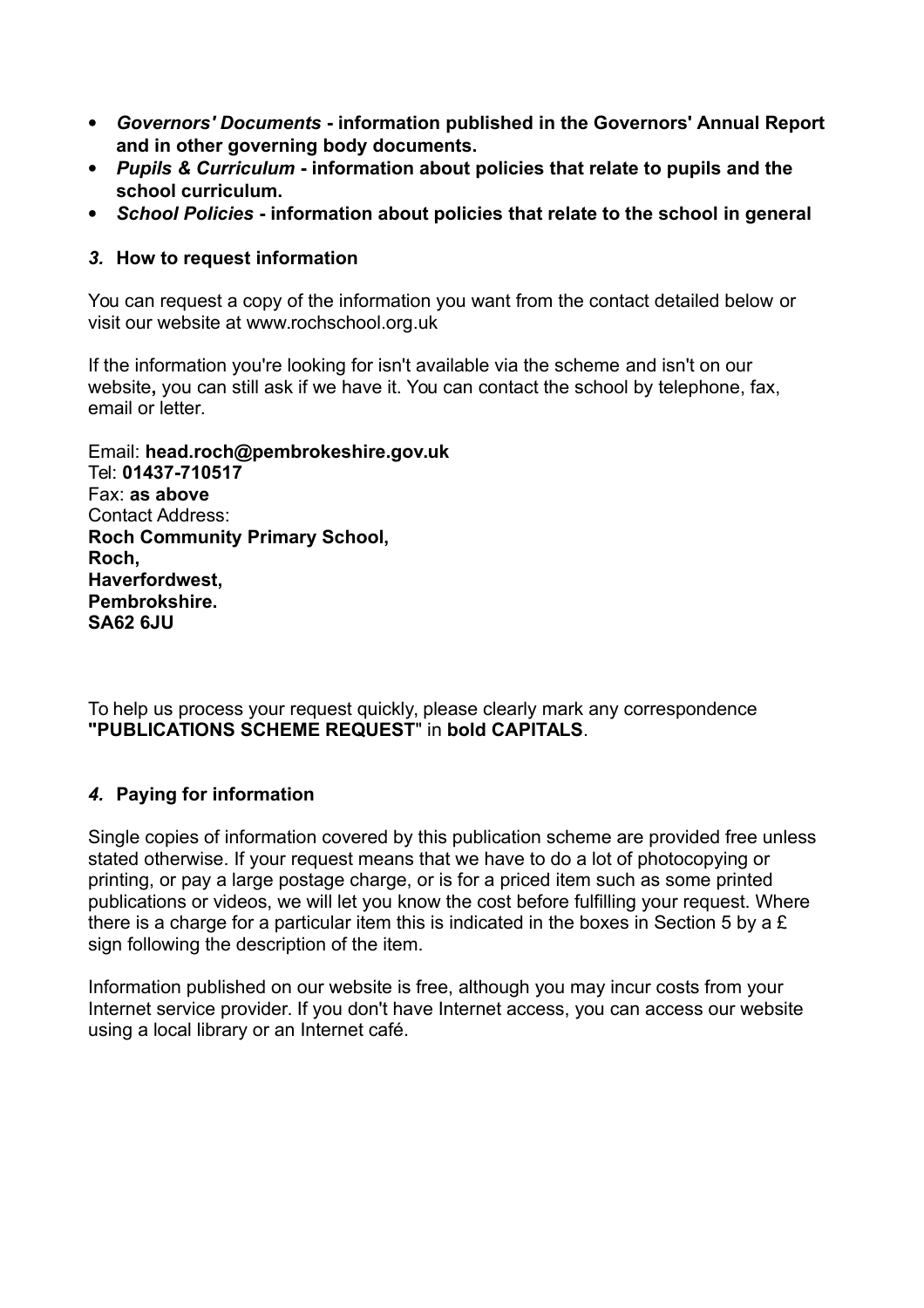# **5. Classes of Information Currently Published**

**School Prospectus** - this section sets out information published in the school prospectus.

| <b>Class</b>                | <b>Description</b>                                                                                                                                                                                                                                                                                                                                                                                                                                                                                                                                                                                                                                                                                                                                                                                                              |
|-----------------------------|---------------------------------------------------------------------------------------------------------------------------------------------------------------------------------------------------------------------------------------------------------------------------------------------------------------------------------------------------------------------------------------------------------------------------------------------------------------------------------------------------------------------------------------------------------------------------------------------------------------------------------------------------------------------------------------------------------------------------------------------------------------------------------------------------------------------------------|
| <b>School</b><br>Prospectus | The statutory contents of the school prospectus are as follows, (other items may be<br>included at the school's discretion):                                                                                                                                                                                                                                                                                                                                                                                                                                                                                                                                                                                                                                                                                                    |
|                             | the name, address and telephone number of the school, and the type of school.<br>the names of the headteacher and chair of governors.<br>information about admissions.<br>a statement of the school's ethos and values.<br>details of any affiliations with a particular religion or religious denomination, the<br>religious education provided, parents' right to withdraw their child from religious<br>education and collective worship and the alternative provision for those pupils.<br>information about the school's policy on providing for pupils with special<br>educational needs.<br>number of pupils on roll and rates of pupils' authorised and unauthorised<br>absences.<br>National Curriculum assessment results for appropriate Key Stages, with<br>national summary figures.<br>Use of the Welsh Language. |

### **Governors' Annual Report and other information relating to the governing body** -

this section sets out information published in the Governors Annual Report and in other Governing Body documents.

| <b>C</b>   | <b>Description</b>                                                                                                                                         |
|------------|------------------------------------------------------------------------------------------------------------------------------------------------------------|
| Governors' | The statutory contents of the governors' annual report to parents are as follows,                                                                          |
|            | <b>Annual Report</b> (other items may be included at the school's discretion):                                                                             |
|            | details of the governing body membership, including name and address of<br>chair and clerk.                                                                |
|            | a statement on progress in implementing the action plan drawn up following<br>an inspection.                                                               |
|            | a financial statement, including gifts made to the school and amounts paid to<br>governors for expenses.                                                   |
|            | information about school security.                                                                                                                         |
|            | information about the implementation of the governing body's policy on pupils<br>with special educational needs (SEN) and any changes to the policy during |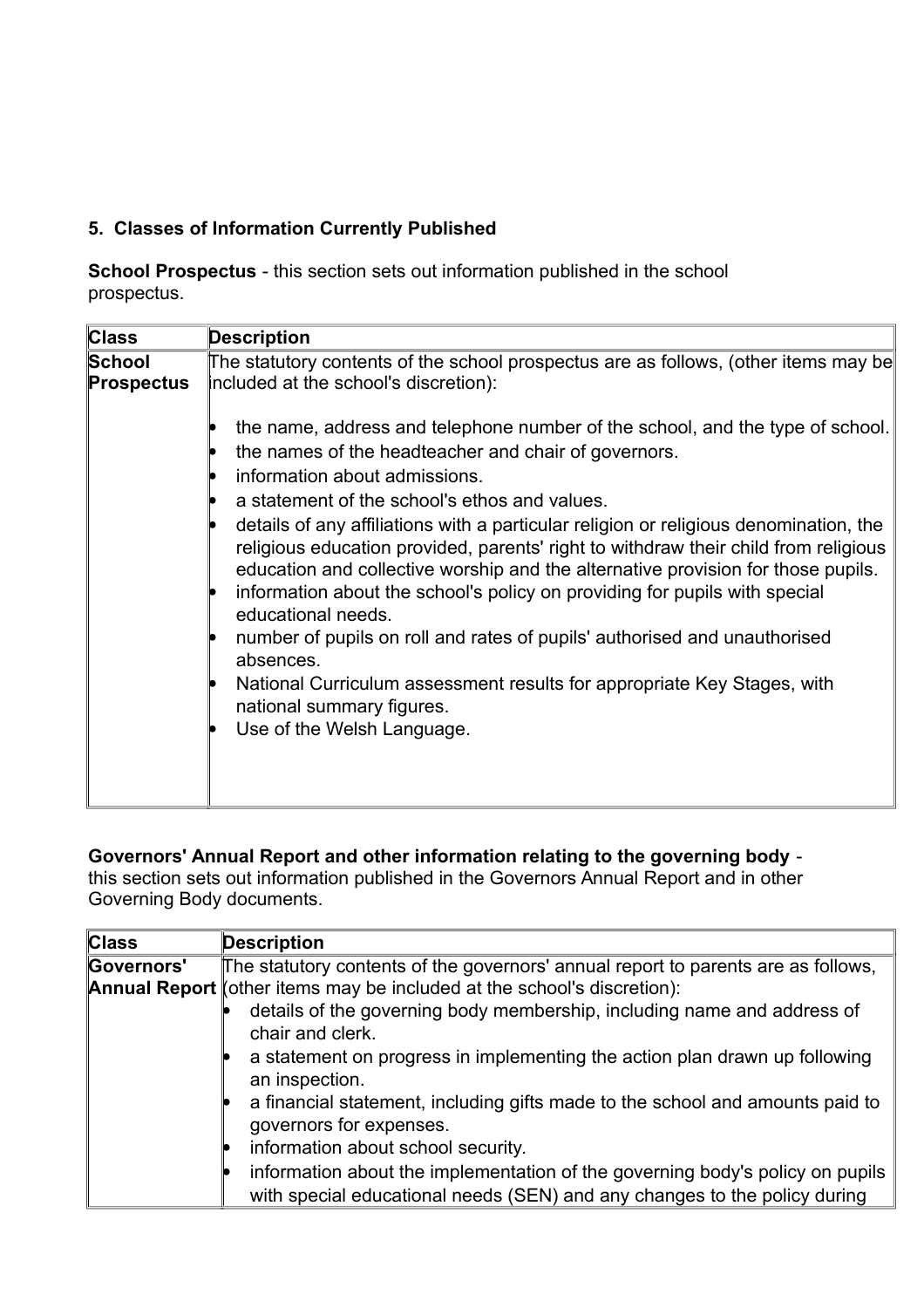| Instrument of<br><b>Government</b>                                                                      | the last year.<br>a description of the arrangements for the admission of pupils with disabilities;<br>details of steps to prevent disabled pupils being treated less favourably than<br>other pupils; and details of existing facilities to assist access to the school by<br>pupils with disabilities.<br>the accessibility plan covering future policies for increasing access by those<br>with disabilities to the school<br>number of pupils on roll and rates of pupils' authorised and unauthorised<br>absence.<br>National Curriculum assessment results for appropriate Key Stages, with<br>national summary figures.<br>the school's targets for Key Stages 1 and 2<br>The name of the school.<br>The category of the school.<br>The name of the governing body.<br>The manner in which the governing body is constituted.<br>The name of any person entitled to appoint any category of governor.<br>Details of any trust.<br>If the school has a religious character, a description of the ethos of the school.<br>The date the instrument takes effect. |
|---------------------------------------------------------------------------------------------------------|---------------------------------------------------------------------------------------------------------------------------------------------------------------------------------------------------------------------------------------------------------------------------------------------------------------------------------------------------------------------------------------------------------------------------------------------------------------------------------------------------------------------------------------------------------------------------------------------------------------------------------------------------------------------------------------------------------------------------------------------------------------------------------------------------------------------------------------------------------------------------------------------------------------------------------------------------------------------------------------------------------------------------------------------------------------------|
| Minutes of<br>meeting of the<br>Governing<br><b>Body and its</b><br><mark>committees<del></del>⊡</mark> | Minutes from full governors and committee meetings                                                                                                                                                                                                                                                                                                                                                                                                                                                                                                                                                                                                                                                                                                                                                                                                                                                                                                                                                                                                                  |

<span id="page-3-0"></span>**Pupils & Curriculum Policies** - this section gives access to information about policies that relate to pupils and the school curriculum.

| <b>Class</b>                   | <b>Description</b>                                                                                                                                                |
|--------------------------------|-------------------------------------------------------------------------------------------------------------------------------------------------------------------|
| Home - school<br>agreement     | Written statement of the school's aims and values, the school's<br>responsibilities, the parental responsibilities and the school's expectations of<br>its pupils |
| Curriculum<br>Policy           | Statement on following the policy for national curriculum subjects, including<br>any syllabus followed by pupils at the school.                                   |
| <b>Sex Education</b><br>Policy | Written statement of policy with regard to sex education.                                                                                                         |
| Collective<br>Worship          | Statement of arrangements for the required daily act of collective worship.                                                                                       |
|                                | <b>Pupil Discipline</b> Written statement of general principles on behaviour and discipline including<br>any anti bullying policy as appropriate.                 |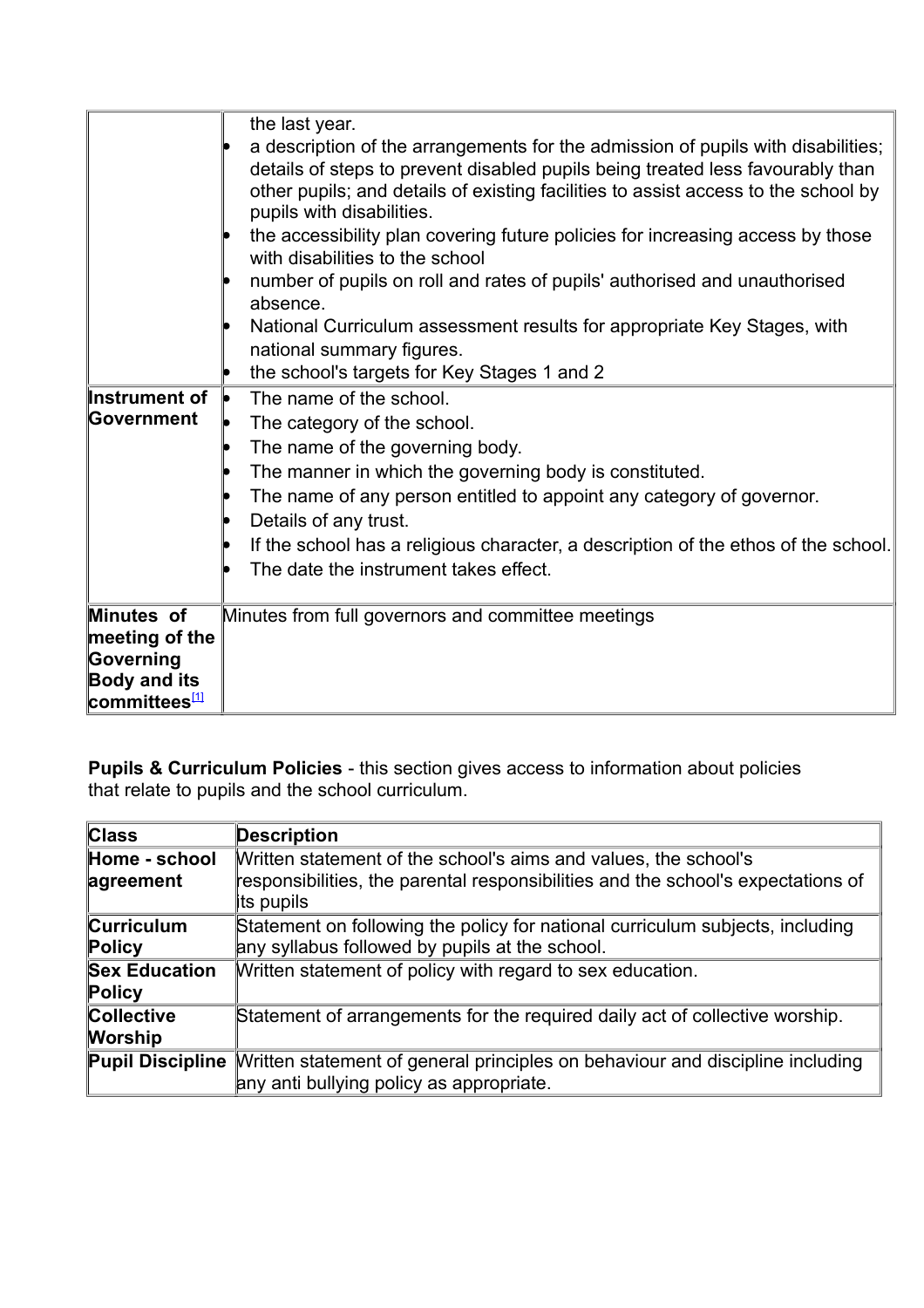**School Policies** - This section gives access to information about policies that relate to the school in general.

| Class                                                                                                                              | <b>Description</b>                                                                                                                                                                            |
|------------------------------------------------------------------------------------------------------------------------------------|-----------------------------------------------------------------------------------------------------------------------------------------------------------------------------------------------|
| Reports of<br>Estyn School<br>Inspections<br>under Sections<br>10 and 23 of the<br><b>School</b><br><b>Inspections Act</b><br>1996 | Report of an inspection of the school and the summary of the report.                                                                                                                          |
| <b>Post Inspection</b><br>action plan                                                                                              | A plan setting out the actions required following an Estyn inspection.                                                                                                                        |
| Charging and<br>remissions<br>policies                                                                                             | A statement of the school's policy with respect to charges and remissions for<br>any optional extra or board and lodging of which charges are permitted, for<br>example music tuition, trips. |
| <b>School session</b><br>ltimes                                                                                                    | Details of school session and dates of school terms and holidays.                                                                                                                             |
| Special<br>Education<br>Needs                                                                                                      | Information about the school's policy on providing for pupils with special<br>educational needs.                                                                                              |
| Accessibility<br>Plans                                                                                                             | Written plan of improvements to access for pupils with disabilities                                                                                                                           |
| <b>Health and</b><br><b>Safety Policy</b>                                                                                          | Written statement of general policy with respect to health and safety at work<br>of employees (and others) and the organisation and arrangements for<br>carrying out the policy.              |
| Policy                                                                                                                             | <b>Child Protection</b> Statement of general principles on Child Protection arrangements                                                                                                      |
| Complaints<br>procedure                                                                                                            | Statement of procedures for dealing with complaints.                                                                                                                                          |
| Performance<br>management                                                                                                          | Statement of procedures adopted by the governing body relating to<br>performance management                                                                                                   |
| <b>Staff Conduct,</b><br>Discipline and<br>Grievance                                                                               | Statement of procedure for regulating conduct and discipline of school staff<br>and procedures by which staff may seek redress for grievance.                                                 |

# **6. Feedback and Complaints**

We welcome any comments or suggestions you may have about the scheme. If you want to make any comments about this publication scheme or if you require further assistance or need to make a complaint then initially this should be addressed to the Headteacher, Ms H Brenton.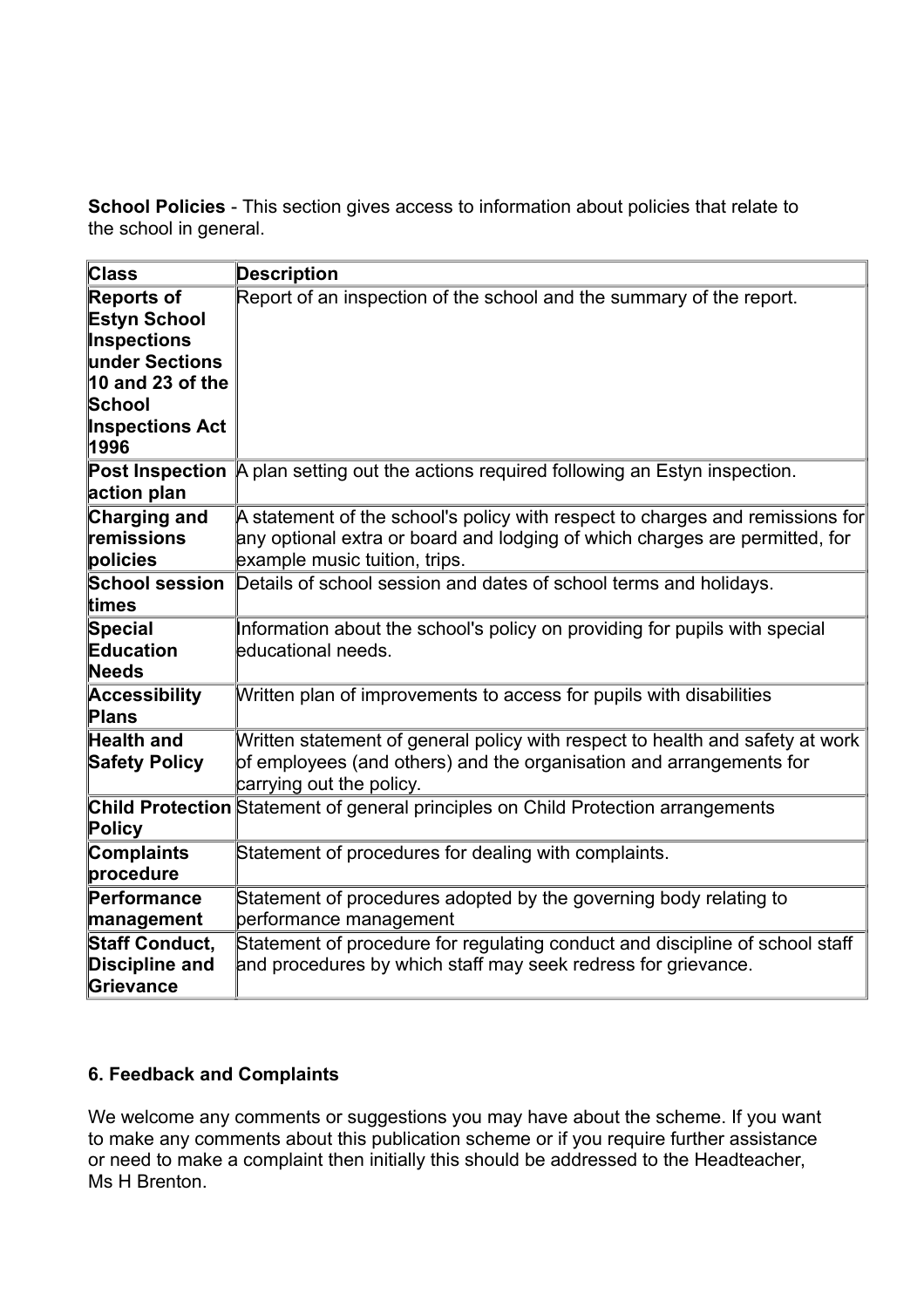If you are not satisfied with the assistance that you get or if we have not been able to resolve your complaint and you feel that a formal complaint needs to be made then this should be addressed to the Information Commissioner's Office. This is the organisation that ensures compliance with the Freedom of Information Act 2000 and that deals with formal complaints. They can be contacted at:

#### *Information Commissioner, Wycliffe House, Water Lane, Wilmslow, Cheshire, SK9 5AF*

*or*

**Enquiry/Information Line: 01625 545 745 E-mail: publications@ic-foi.demon.co.uk**

<span id="page-5-0"></span> $[1]$  Some information might be confidential or otherwise exempt from the publication by law - we cannot therefore publish this